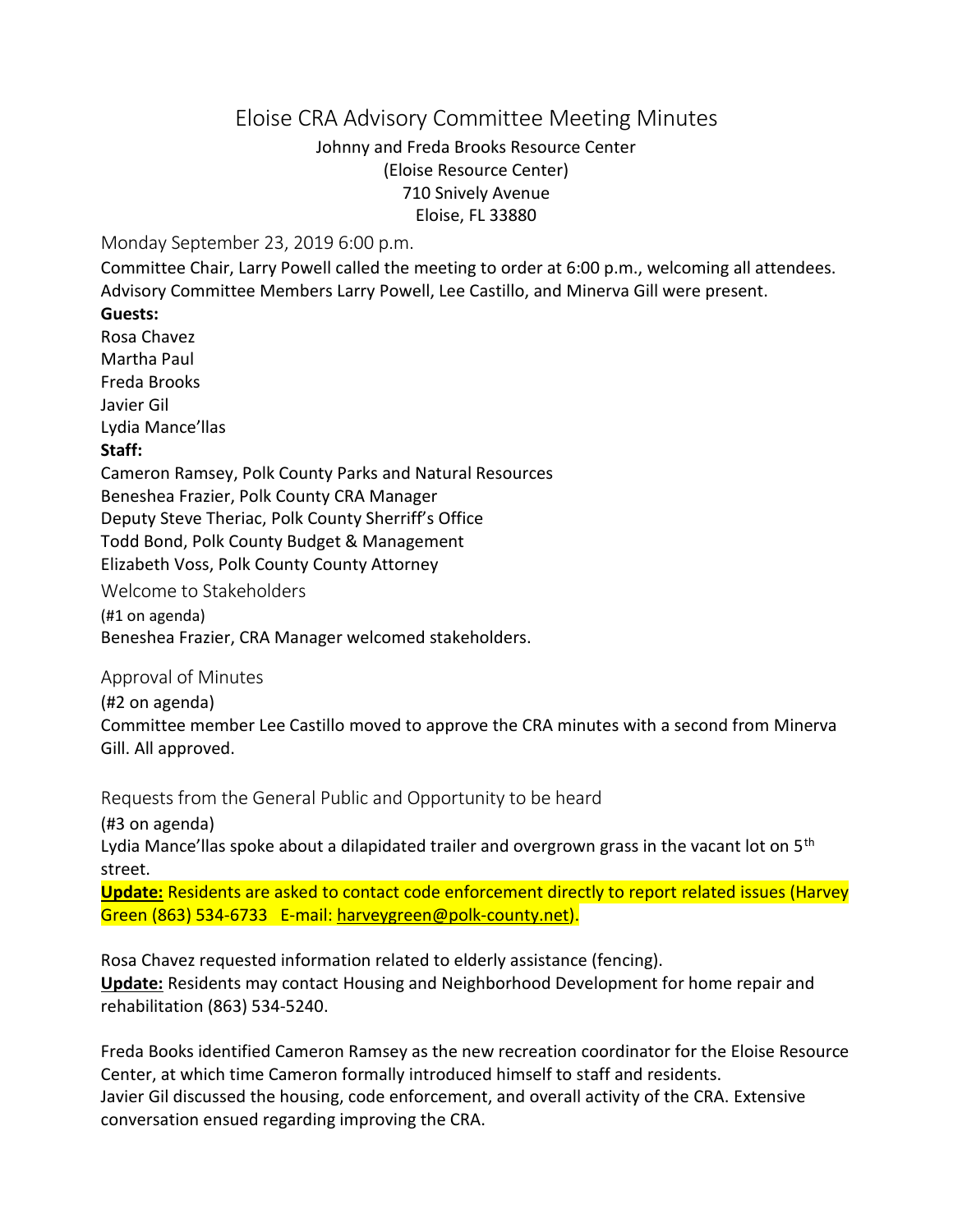Lee Castillo requested **speed signs** be placed within residential areas to mitigate speeding issues. **Update**: Although some municipalities have posted these or similar signs in residential areas no evidence has been presented to document their success in reducing accidents, vehicle speeds or legal liability. Signs do not and cannot provide an added degree of protection and if parents and children believe they do, a great disservice results. Children should not be encouraged to play within the roadways. Because of these serious considerations, Polk County does not recognize the use of Children at Play signs.

### Javier Gil requested the installation of **speed bumps**.

**Update:** The last request for speed bumps was made in 2015 with the volume of traffic not supporting its installation. Staff have requested a study to determine whether there is a need for speed humps in the residential areas at this time. Board policy requires a minimum traffic volume of 750 and the speed has to be eight miles an hour or more over the posted speed, with 80% approval for owners that front the road and 50% approval of those whose only access is that road. The Average Daily Traffic was 170 Vehicles Per Day, with an 85<sup>th</sup> Percentile Speed of 25 MPH. Unfortunately, it falls short of the BoCC policy minimum requirements of 750 Vehicles Per Day and an 85<sup>th</sup> Percentile Speed of 28 MPH.

Freda Brooks went on to discuss the need for additional **lighting** within the CRA. **Update:** At this time, there is no need to add additional streetlights. TECO is currently in the process of upgrading all existing non-LED lights to energy-efficient smart LEDs in early 2019 and will continue through 2022. The Eloise community will have upgrades in year 2020. For more information, contact TECO at (863) 299-0800.

Old Business (#4 on agenda) Bus Shelter &Citrus Labels

Beneshea went on to discuss the transit shelter installation previously approved by the CRA Committee. The new shelter option available to include a perforated back and sides, bike rack and trash can, and decreased lead-time of 3 months and discuss the removal of the old mushroom shelter. Additionally, Beneshea went on to discuss the process of the approval for the installation of the citrus label signs.

### Summer Youth Internship Initiative

Beneshea Frazier, CRA Manager provided the committee with an update on a previously approved Summer Youth Internship Initiative.

New Business and Updates

(#5 on agenda)

Committee seat availability

Beneshea went on to discuss a vacant seat on the Committee and requested recommendations from the Committee.